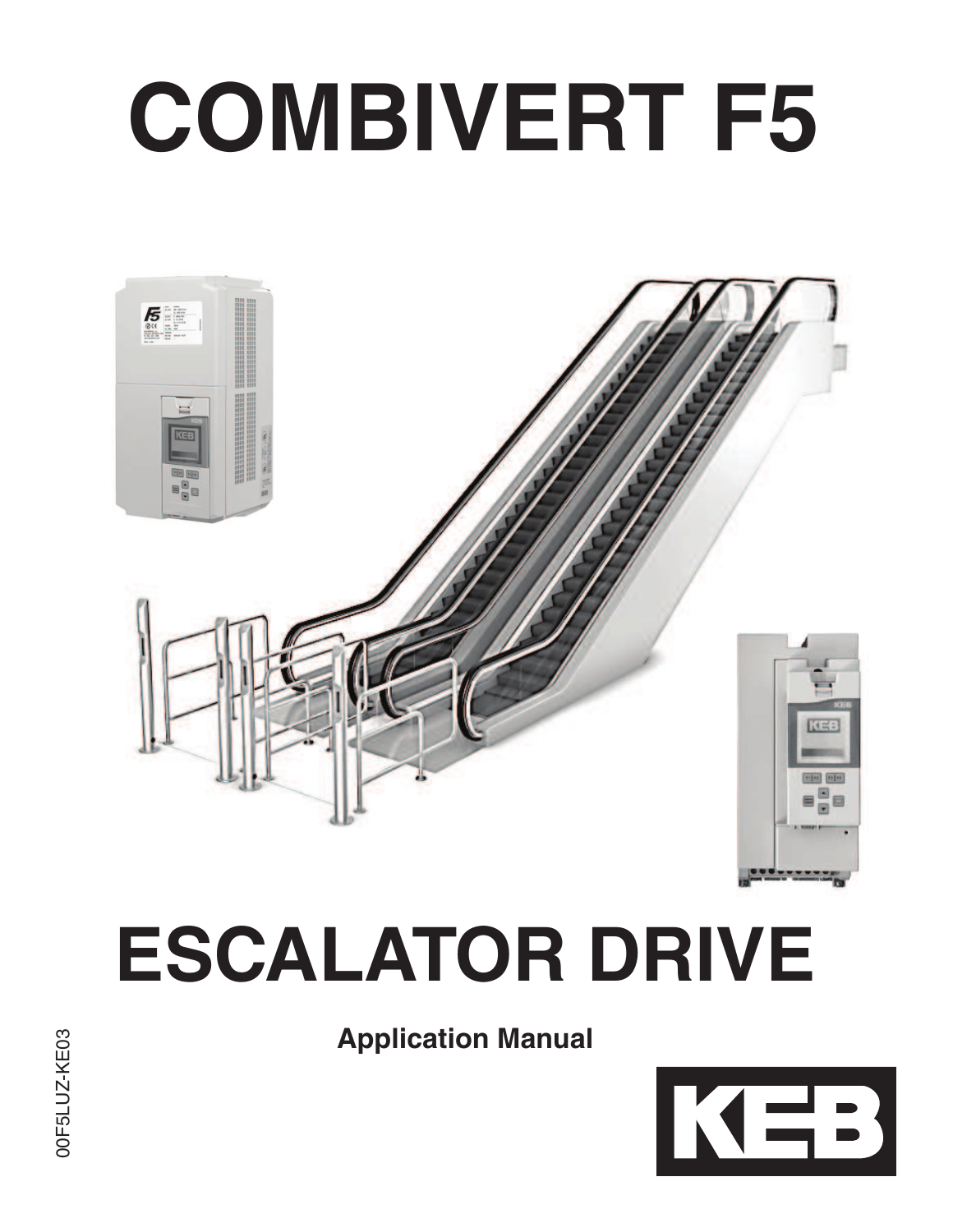#### **Table of Contents**

For information regarding power ratings, fusing, certifications, etc., please reference the F5 power stage manual available from KEB America. Visit our website at www.keb.de or our blog at www.kebblog.com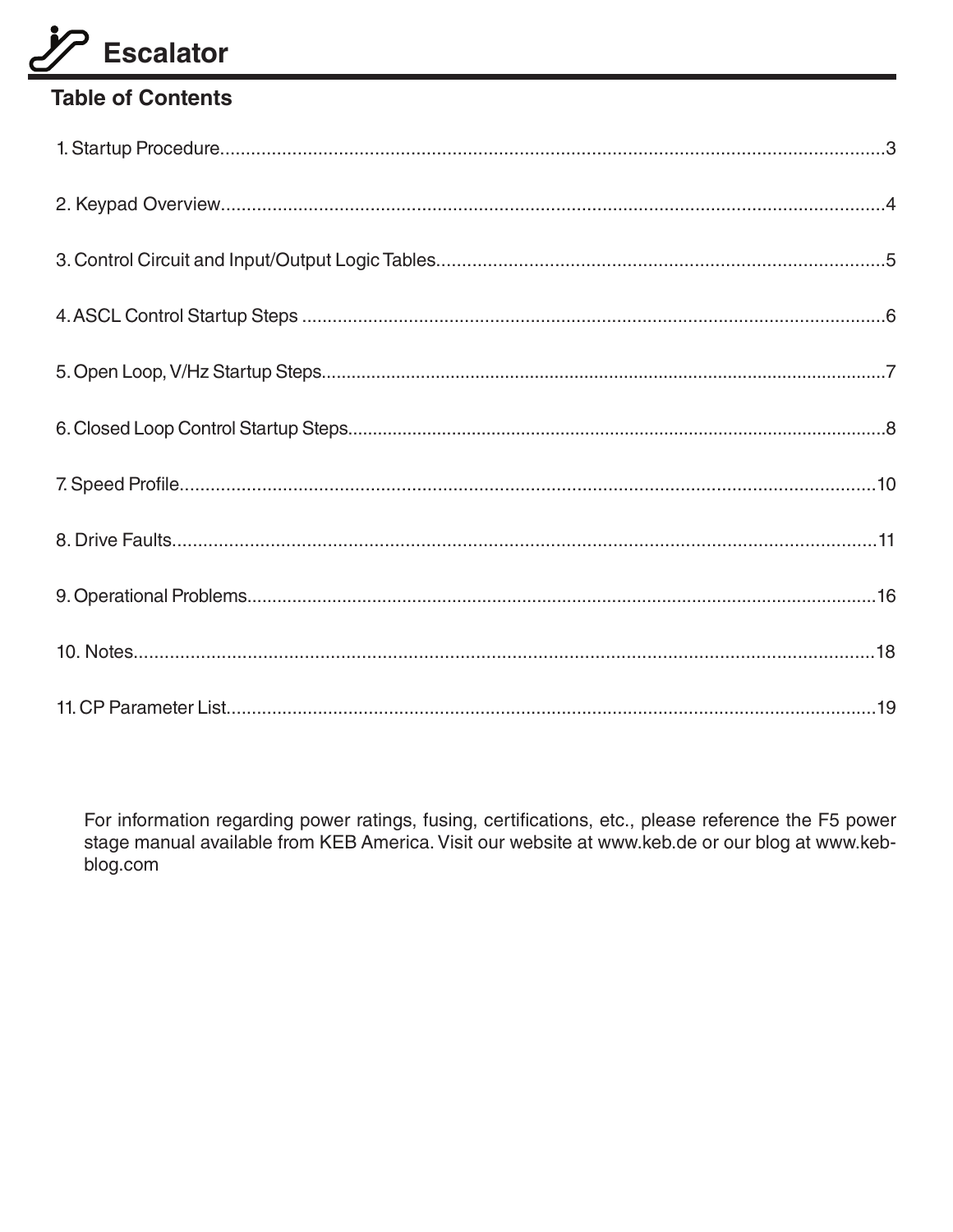

#### **1. Startup Procedure**

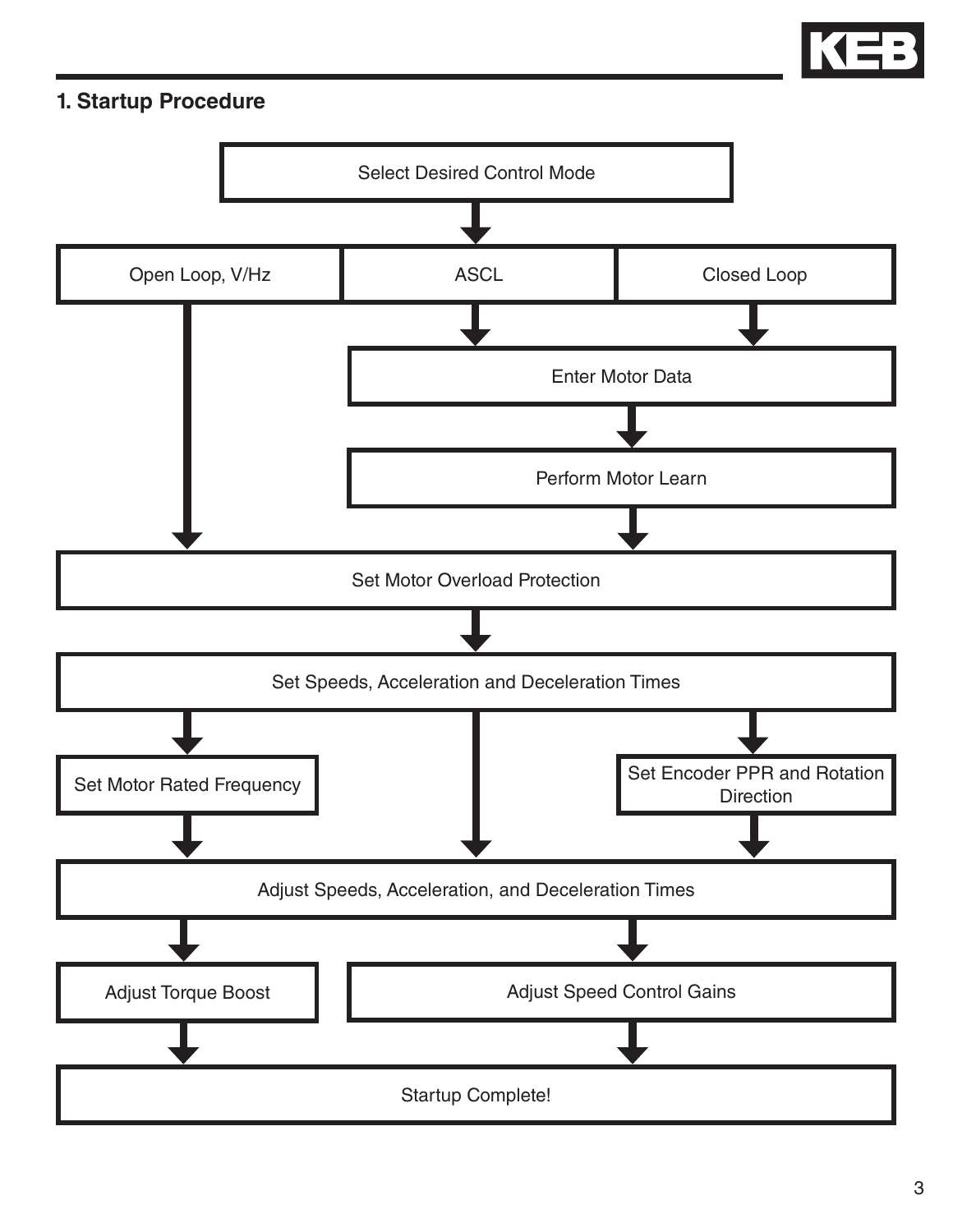#### **2. Keypad Overview**

The KEB Escalator drive uses an operator keypad which provides a user interface.



| <b>Button</b> | <b>Name</b>    | <b>Function</b>                                                                  |
|---------------|----------------|----------------------------------------------------------------------------------|
|               | <b>Up/Down</b> | Increment/Decrement through menu or<br>values                                    |
| <b>Enter</b>  | <b>Enter</b>   | Selects a parameter or group, Enters Edit<br>Mode, Save parameter setting        |
| Esc           | <b>Escape</b>  | Backs out of parameter group or exits Edit<br>Mode                               |
| F1 F2  F3 F4  | <b>Hotkeys</b> | Keys correspond to display LCD text above<br>Allows a user to quickly jump menus |

When adjusting a parameter, press "ENTER" to access Edit Mode. Parameter values can only be changed in Edit Mode.

**Up/Down** - Can be used to increment or decrement the number. Press the ENTER key to save the change.

**F4 Hotkey (NUM)** - Pressing the F4 key in *Edit Mode* allows the user to adjust each placeholder value. The other Hotkeys change the placeholder or add a decimal point. Press "ENTER" to save the changes.

- >> : Used to move placeholder for adjustment.
- . : Inserts decimal point.
- <- : Used as a backspace to move placeholder for adjustment.
- + : Used to change the sign of the value.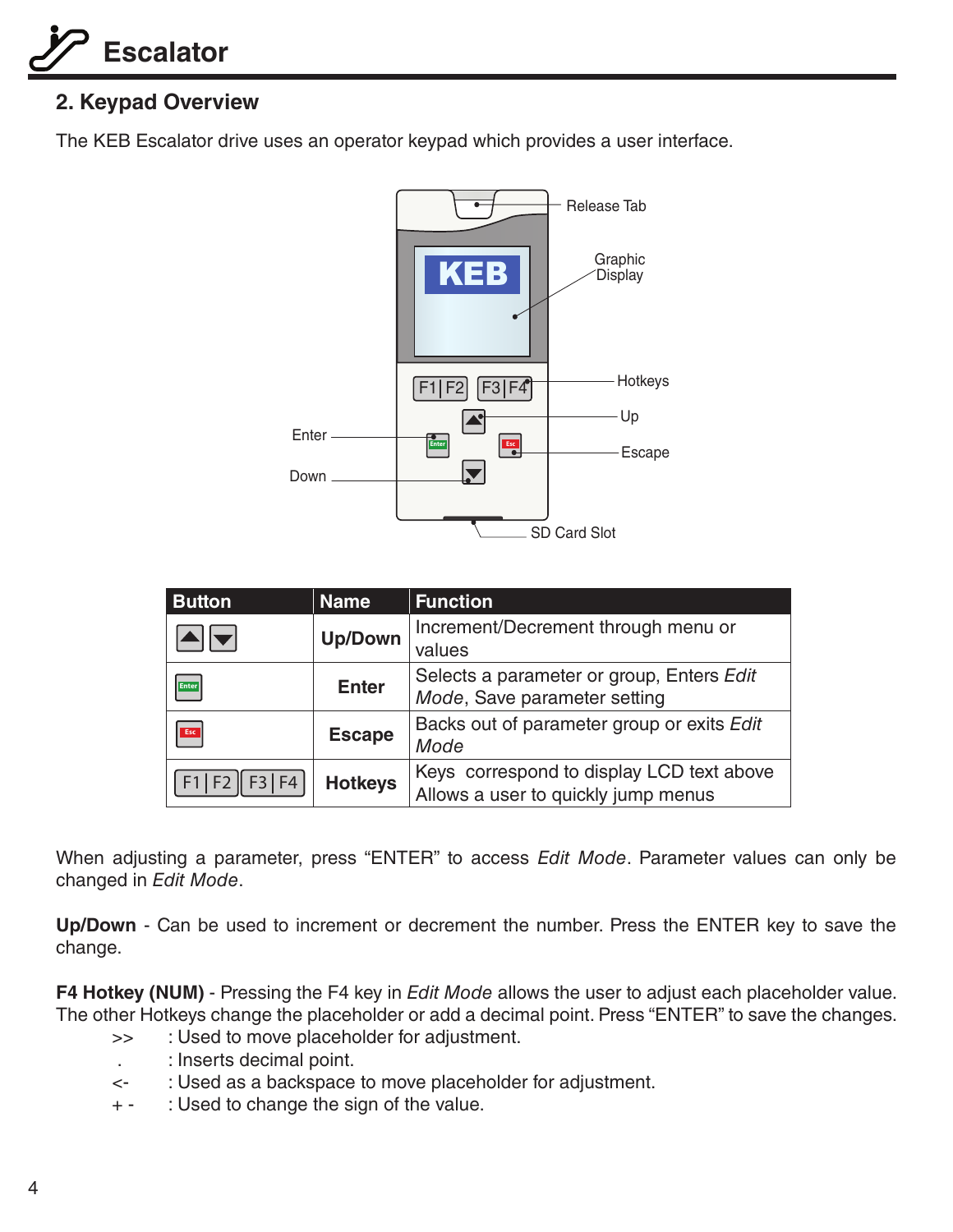

#### **3. Control Circuit and Input/Output Logic Tables**

Displayed below are the X2A terminal strip connections, input/output logic tables, typical run values and output conditions and functions. The table below shows the Input Status, CP25 numerical value. It is the sum of the individual input weightings. For example, Forward High Speed =  $2069 = ST(1) + F(4) + I1(16)$  $+$  ID (2048).

|         | <b>X2A Reference</b> |                |                    |                     |   |  |
|---------|----------------------|----------------|--------------------|---------------------|---|--|
|         |                      | Pin            | <b>Name</b>        | <b>Description</b>  |   |  |
|         |                      | 1              | $AN1+$             | Analog Input 1, +   |   |  |
|         |                      | $\overline{2}$ | <b>AN1-</b>        | Analog Input 1, -   |   |  |
|         |                      | 3              | $AN2+$             | Analog Input 2, +   | F |  |
|         |                      | 4              | AN2-               | Analog Input 2, +   | F |  |
| Analog  |                      | 5              | ANO <sub>1</sub>   | Analog Output 1     | F |  |
|         |                      | 6              | ANO <sub>2</sub>   | Analog Output 2     | F |  |
|         |                      | $\overline{7}$ | CRF                | Analog Supply, +10V | F |  |
|         |                      | 8              | COM                | Analog Common       |   |  |
|         |                      | 9              | <b>COM</b>         | Analog Common       | F |  |
|         |                      | 10             | 1                  | Step Speed 1        |   |  |
|         |                      | 11             | 12                 | Step Speed 2        |   |  |
|         |                      | 12             | 13                 | No Function         |   |  |
|         | т                    | 13             | 4                  | No Function         |   |  |
|         |                      | 14             | F                  | Forward             |   |  |
|         |                      | 15             | R                  | Reverse             |   |  |
| Digital |                      | 16             | <b>ST</b>          | Enable              |   |  |
|         |                      | 17             | <b>RST</b>         | Reset               |   |  |
|         |                      | 18             | O <sub>1</sub>     | At Speed (AS)       |   |  |
|         |                      | 19             | O <sub>2</sub>     | Drive Ready (RDY)   |   |  |
|         |                      | 20             | <b>24V</b>         | 24V Output          |   |  |
|         |                      | 21             | $V_{\frac{IN}{N}}$ | 20  30V Input       |   |  |
|         |                      | 22             | 0V                 | Digital Common      |   |  |
|         |                      | 23             | 0V                 | Digital Common      |   |  |
|         |                      | 24             | <b>NO</b>          | Relay 1             |   |  |
|         |                      | 25             | <b>NC</b>          |                     |   |  |
| Relays  |                      | 26             | COM                | <b>RDY</b>          |   |  |
|         |                      | 27             | <b>NO</b>          | Relay 2             |   |  |
|         |                      | 28             | <b>NC</b>          |                     |   |  |
|         |                      | 29             | COM                | <b>DRO</b>          |   |  |

|                                          | Input         | <b>X2A Inputs Active</b> |                     |   |    |    | Internal |
|------------------------------------------|---------------|--------------------------|---------------------|---|----|----|----------|
| <b>Digital Speed</b><br><b>Selection</b> | <b>Status</b> | Enable                   | Fwd   Rev           |   | 11 | 12 | ID       |
|                                          | <b>CP25</b>   | 1                        | 4                   | 8 | 16 | 32 | 2048     |
| <b>Forward High Speed</b>                | 2069          |                          | 1                   | Ω |    | O  |          |
| <b>Reverse High Speed</b>                | 2073          |                          | 0                   |   |    | 0  |          |
| <b>Forward Low Speed</b>                 | 2085          |                          | 1                   | 0 | 0  |    |          |
| <b>Reverse Low Speed</b>                 | 2089          |                          | 0                   | 1 | 0  |    |          |
| Forward Inspection                       | 2101          |                          | 1                   | 0 |    |    |          |
| Reverse Inspection                       | 2105          |                          | 0                   |   |    |    |          |
| Symbol:                                  |               | $=$                      | Input is active     |   |    |    |          |
|                                          | 0             |                          | Input is not active |   |    |    |          |

The table below shows the Output Status as displayed in CP26. Add the outputs to determine the state.

|         | X2A Output Status, CP26 |            |            |            |                         |  |
|---------|-------------------------|------------|------------|------------|-------------------------|--|
| Name    | O1                      | O2         | Relay 1    | Relay 2    | OD (Internal)           |  |
| Default | AS                      | <b>RDY</b> | <b>RDY</b> | <b>DRO</b> | <b>AS LT (Internal)</b> |  |
| Pin(s)  | 18                      | 19         | 2426       | 2729       | Internal                |  |
| Value   |                         | 4          |            | 16         | 128                     |  |

The table below shows typical run values for the Input and Output Status parameters, CP25 - 26.

| <b>Typical Run Values</b> |                    |                     |  |  |  |  |
|---------------------------|--------------------|---------------------|--|--|--|--|
|                           | Input Status, CP25 | Output Status, CP26 |  |  |  |  |
| <b>Forward High Speed</b> | 2069               | 143                 |  |  |  |  |
| Reverse High Speed        | 2073               | 143                 |  |  |  |  |
| <b>Forward Low Speed</b>  | 2085               | 143                 |  |  |  |  |
| <b>Reverse Low Speed</b>  | 2089               | 143                 |  |  |  |  |
| Forward Inspection        | 2101               | 143                 |  |  |  |  |
| Reverse Inspection        | 2105               | 143                 |  |  |  |  |

The table below describes the output functions and the conditions they must satisfy to become active.

| <b>Function</b> | <b>Conditions</b>                                                                                    |
|-----------------|------------------------------------------------------------------------------------------------------|
|                 | Active when Actual Motor Speed, CP28 is +/- 100 rpm (ASCL, Closed Loop) or when                      |
|                 | At Speed (AS) CP28 is equal (Open Loop, V/Hz) to Commanded Speed, CP27 above 100 rpm.                |
|                 | Ready (RDY) Signal turns off when a drive fault occurs.                                              |
|                 | Drive On (DRO) Enable, direction, and motor phase current check passes. Drive is outputting current. |
|                 | At Speed (AS) LT   Lower threshold for At Speed. Turns on when CP28 speed is 100 rpm or greater.     |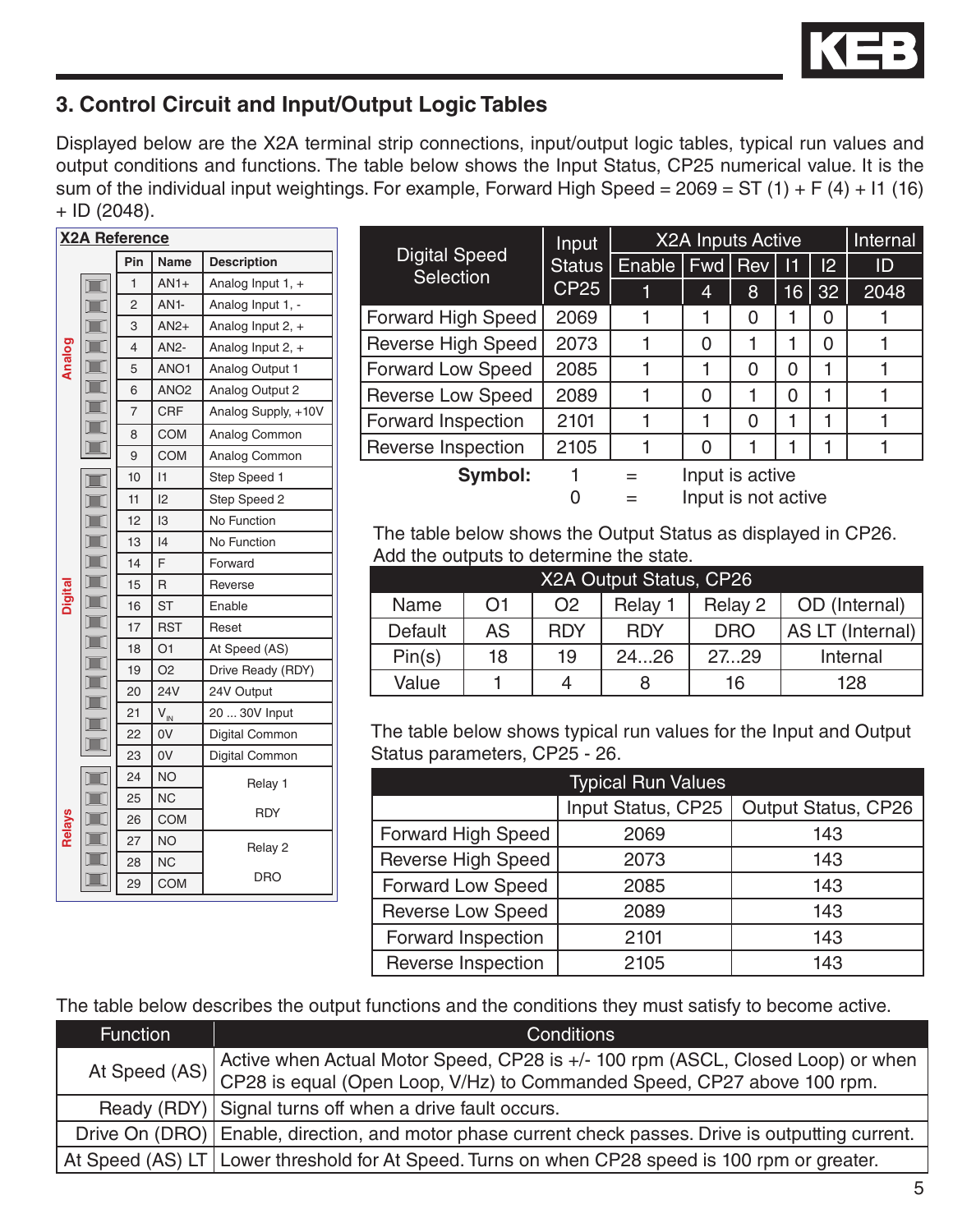#### **4. ASCL Control Startup Steps**

Asynchronous Sensorless Closed Loop (ASCL) uses a control alogrithm to automatically measure and model the motor characteristics without encoder feedback. ASCL offers excellent control in both stable and dynamic motor operation, accurate speed control, and high speed stability without the additional cost and complexity of an encoder. Follow the steps below for ASCL motor control startup.

- 1. Set CP02 = 0 for ASCL.
- 2. Enter the basic motor information from the motor nameplate.
	- CP03 = Rated Power (kW),  $P_{(kW)} = P_{(hp)} \times 0.746$ . CP06 = Rated Frequency (Hz).<br>- CP07 = Rated Voltage (V).
	- $-$  CP04 = Rated Speed (rpm).
	-
- 
- 
- CP05 = Rated Current (A).  $\overline{P}$  CP08 = Rated cos (phi) [Power Factor].\*
	- \*Use 0.90 if unknown.
- 3. Load the motor data.
	- $-$  Set CP09 = 2 'Act.DC Voltage (F5-M/S)'.
	- Will display 'DONE!' and go back to 0 'done' when load complete.
- 4. Perform the motor learn.
	- Note! The drive will output current at zero speed, but may not generate enough torque to hold the load during the measurement. Set CP15 Inspection Speed to zero and prevent motor brake from picking during process (eg. Remove brake wire from controller).
	- Set CP10 =  $7$  'auto ident without move  $+1000$  Hz'.
	- Navigate to CP01 Inverter Status. Press and hold Inspection Run Command.
	- When CP01 = 127 'Calculate Drive Data Ready'. Release Inspection Run Command.
	- $-$  Set CP10 = 0.
- 5. Set CP11 Electronic Motor Overload Protection.
	- For single motors, set the CP11 = 0 'Error, No Auto Retry'.
		- Set CP12 Electronic Motor Overload Protection Current = Motor Rated Current.
	- For parallel motors, set CP11 = 6 'Warning by Digital Output'.
		- $-$  CP12 is not used when CP11 = 6 'Warning by Digital Output'.
- 6. Set Speeds and Accel/Decel Times (See Section 7 for ACTUAL accel/decel time calculation).
	- CP13 = High Speed (rpm).
	- CP14 = Low Speed (rpm).
	- CP15 = Inspection Speed (rpm).  $CP17 = Deceleration Time.*$
- -

\*\*CP16 or 17 = 1000(Desired Accel or Decel Time - 5 sec.) / Command RPM

- 7. Motor Ready to Operate (See Section 8 for Drive faults and Section 9 for Operational Problems).
- 8. Adjust as necessary.
	- Speeds, CP13 15.
	- Accel/Decel Times CP16 17.
	- Speed Control Gains.
		- CP22 = Proportional.
		- CP23 = Integral.
		- CP24 = Integral Offset.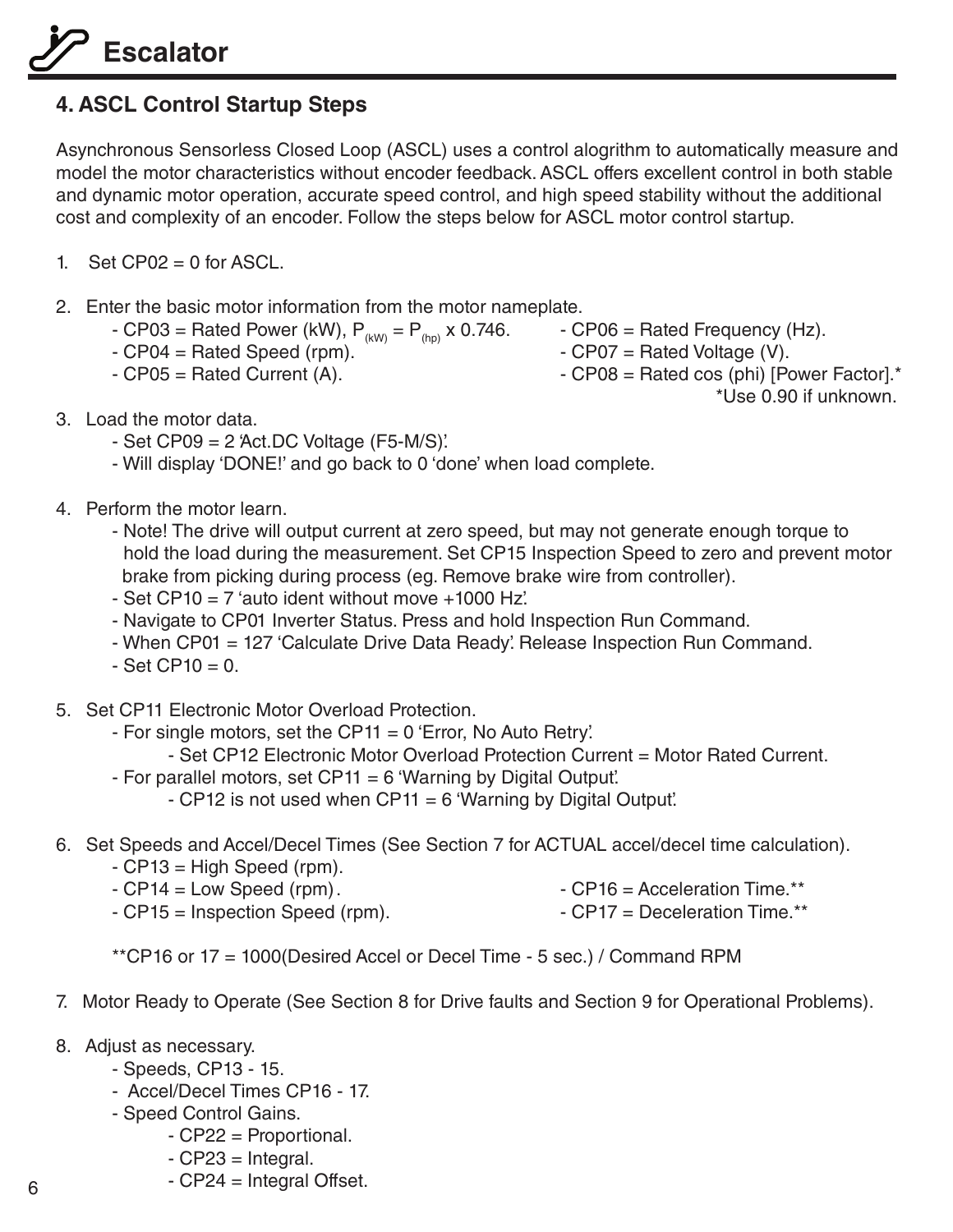

#### **5. Open Loop, V/Hz Startup Steps**

Open Loop, volts per hertz (V/Hz) control does not use feedback from an encoder for operation. Instead, it relies on a volts per hertz ratio that remains constant over a set speed (frequency) range. Open Loop, V/Hz allows for quick and easy setup and does not require motor data or an encoder to operate. Follow the steps below for Open Loop, V/Hz motor control startup.

- 1. Set  $CP02 = 1$  for Open Loop, V/Hz.
- 2. Enter the basic motor information from the motor nameplate **(Optional, used for reference only)**.
	-
	- $-$  CP04 = Rated Speed (rpm).
	-
	- CP03 = Rated Power (kW),  $P_{(kW)} = P_{(hp)} \times 0.746$ . CP06 = Rated Frequency (Hz).<br>- CP07 = Rated Voltage (V).
	- $-$  CP05 = Rated Current (A).  $\overline{P}$  CP08 = Rated cos (phi) [Power Factor].\* \*Use 0.90 if unknown.
- 3. Set CP11 Electronic Motor Overload Protection.
	- $-$  For single motors, set the CP11 = 0 'Error, No Auto Retry'.
		- Set CP12 Electronic Motor Overload Protection Current = Motor Rated Current.
	- For parallel motors, set  $CP11 = 6$  'Warning by Digital Output'.
		- $-$  CP12 is not used when CP11 = 6 'Warning by Digital Output'.
- 4. Set Speeds and Accel/Decel Times (See Section 7 for ACTUAL accel/decel time calculation).
	- CP13 = High Speed (rpm).
	-
	- CP15 = Inspection Speed (rpm).  $CP17 = Deceleration Time.*$
	- CP14 = Low Speed (rpm).  $\overline{CP16}$  CP16 = Acceleration Time.\*\*
		-

\*\*CP16 or 17 = 1000(Desired Accel or Decel Time - 5 sec.) / Command RPM

- 5. Set CP18 = Motor Rated Frequency.
- 6. Motor Ready to Operate (See Section 8 for Drive faults and Section 9 for Operational Problems).
- 7. Adjust as necessary.
	- Speeds, CP13 15.
	- Accel/ Decel Times CP16 17.
	- Open Loop Low Speed Torque Boost, CP19.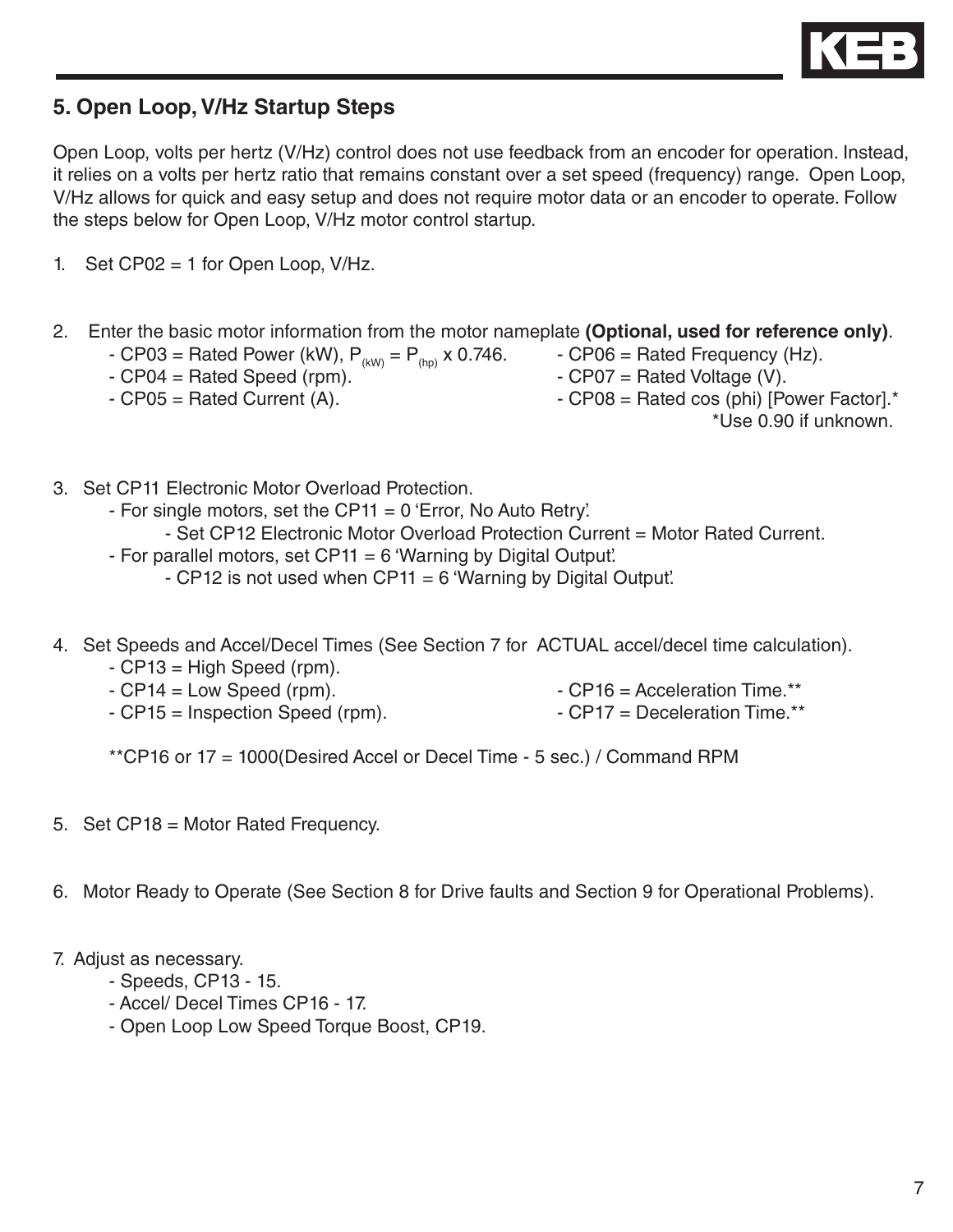#### **6. Closed Loop Control Startup Steps**

Closed Loop Control uses an encoder to provide feedback for precise motor control. Speed measurements are fed back to the drive real time and constantly compared against commanded values to be adjusted accordingly. Follow the steps below for Closed Loop motor control startup.

- 1. Set CP02 = 2 for Closed Loop Control.
- 2. Enter the basic motor information from the motor nameplate.
- CP03 = Rated Power (kW),  $P_{(kW)} = P_{(hp)}$  x 0.746. CP06 = Rated Frequency (Hz).
- CP04 = Rated Speed (rpm).  $\qquad \qquad$  CP07 = Rated Voltage (V).
	-
- 
- 
- CP05 = Rated Current (A).  $\qquad \qquad$  CP08 = Rated cos (phi) [Power Factor].\*

\*Use 0.90 if unknown.

- 3. Load the motor data.
	- Set CP09 = 2 'Act.DC Voltage (F5-M/S)'.
	- Will display 'DONE!' and go back to 0 'done' when load complete.
- 4. Perform the motor learn.
	- Note! The drive will output current at zero speed, but may not generate enough torque to hold the load during the measurement. Set CP15 Inspection Speed to zero and prevent motor brake from picking during process (eg. Remove brake wire from controller).
	- Set CP10 = 7 'auto ident without move +1000 Hz'.
	- Navigate to CP01 Inverter Status. Press and hold Inspection Run Command.
	- When CP01 = 127 'Calculate Drive Data Ready'. Release Inspection Run Command.
	- $-$  Set CP10 = 0.
- 5. Set CP11 Electronic Motor Overload Protection.
	- For single motors, set the CP11 = 0 'Error, No Auto Retry'.
		- Set CP12 Electronic Motor Overload Protection Current = Motor Rated Current.
	- For parallel motors, set CP11 = 6 'Warning by Digital Output'.
		- $-$  CP12 is not used when CP11 = 6 'Warning by Digital Output'.
- 6. Set Speeds and Accel/Decel Times (See Section 7 for accel/decel time calculation)
	- CP13 = High Speed (rpm).
	- CP14 = Low Speed (rpm.)  $\overline{CP16}$  CP16 = Acceleration Time.\*\*
		-
- 
- CP15 = Inspection Speed (rpm).  $CP17 = Deceleration Time.*$

\*\*CP16 or 17 = 1000(Desired Accel or Decel Time - 5 sec.) / Command RPM

- 7. Enter the encoder pulses per revolution (ppr) in CP20.
- 8. Motor Ready to Operate (See Section 8 for Drive faults and Section 9 for Operational Problems).

...continued on next page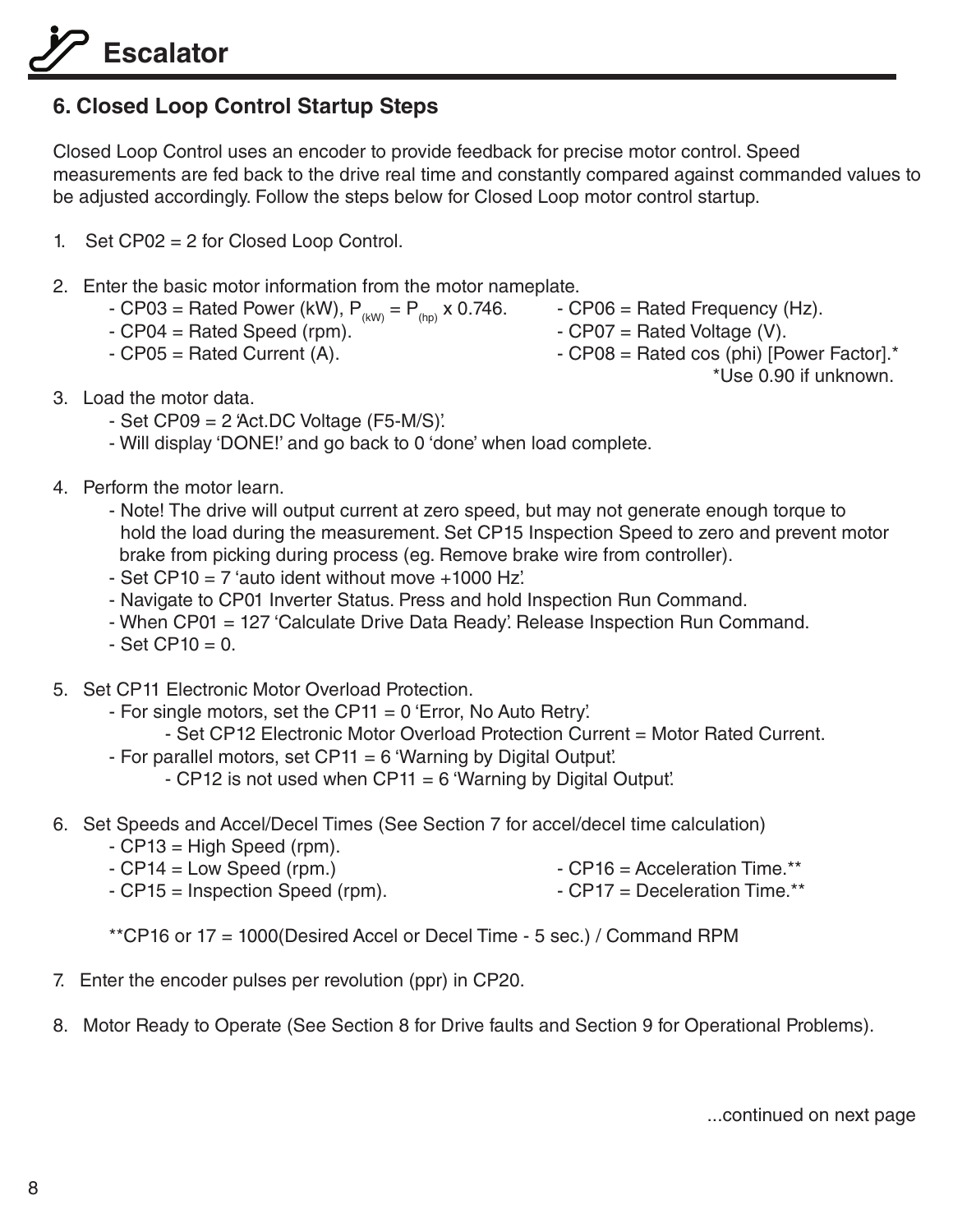

#### **6. Closed Loop Control Startup Steps (Continued)**

9. Adjust as necessary

- CP21 Encoder phasing and direction.\*\*\* See table below for phasing information.

| Setting:                                                                                                                                    | Description:<br><b>NUM</b>                          |    |  |  |
|---------------------------------------------------------------------------------------------------------------------------------------------|-----------------------------------------------------|----|--|--|
| <b>Not Inverted</b>                                                                                                                         | No changes are made to A/B or direction of rotation |    |  |  |
| <b>A-B Swapped</b>                                                                                                                          | Encoder channels A and B are swapped internally     |    |  |  |
| <b>Inverted Rotation</b> The direction of motor rotation is reversed                                                                        |                                                     | 16 |  |  |
| A-B Swap &<br>Encoder channels A and B are swapped internally and<br><b>Inverted Rotation</b>   the direction of motor rotation is reversed |                                                     | 17 |  |  |
| Default = Not Inverted (0)                                                                                                                  |                                                     |    |  |  |

- \*\*\*If unsure of encoder phasing, run in Open Loop, V/Hz and monitor the Command Speed, CP27 and the Actual Motor Speed, CP28. They should have the same sign. If the motor runs in the wrong direction, only the rotation needs to be reversed. If the motor does not run, jerks, draws high current or vibrates excessivley, the encoder phasing may need to be changed.
	- Speeds, CP13 15.
	- Acceleration/Deceleration Times CP16 17.
	- Speed Control Gains.
		- CP22 = Proportional.
		- CP23 = Integral.
		- CP24 = Integral Offset.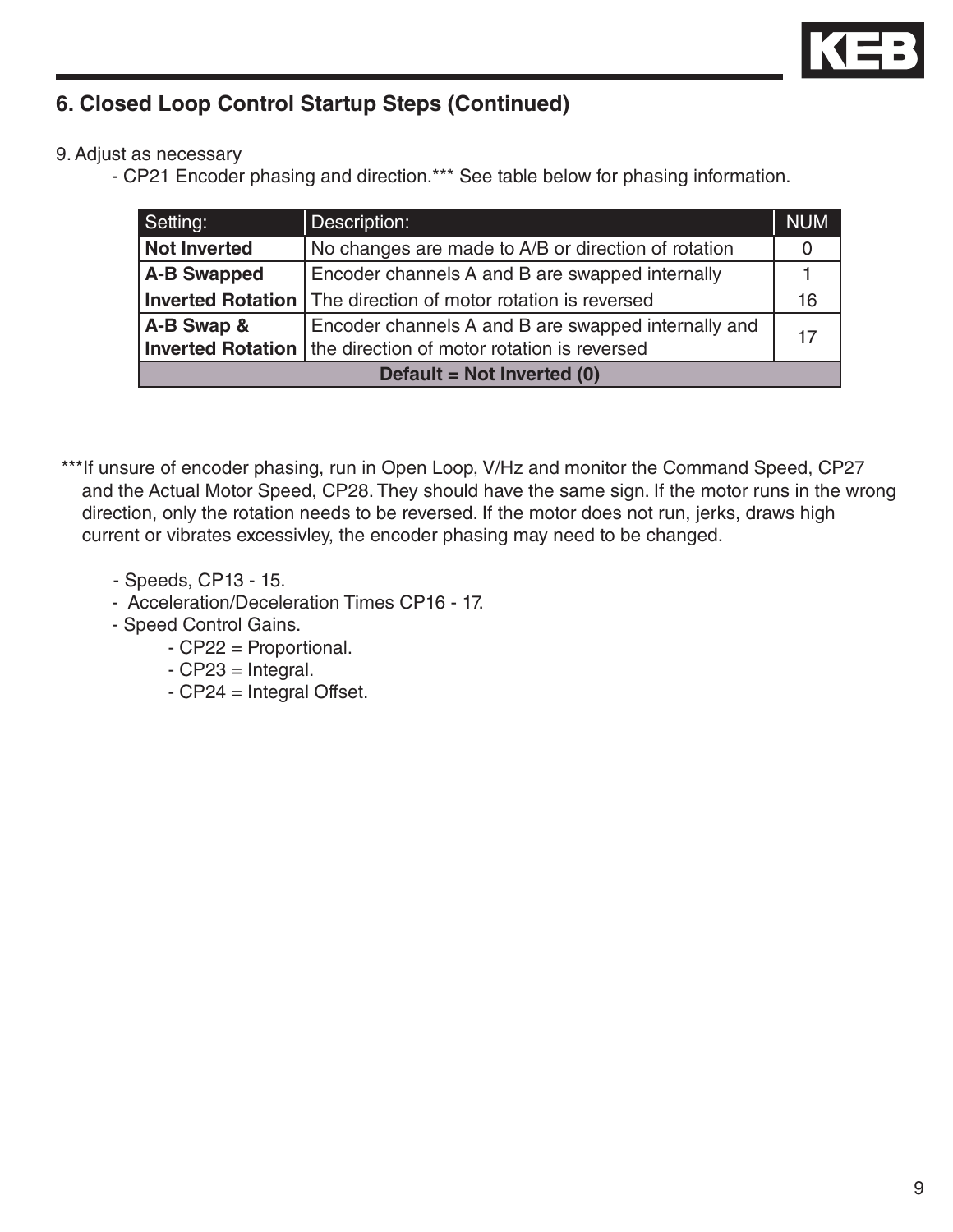#### **7. Speed Profile and Timing Chart**



 The acceleration and deceleration times (CP16 and CP17) only take into account one jerk time. Therefore, the ACTUAL accel/decel times must add an additional jerk time and are subject to a drive reference speed scalar. Default jerk times are set to 5.00 sec. See equation below.

**ACTUAL Accel/Decel Time** = [(Command RPM/1000) x (CP16 or CP17)] + 5.00 sec.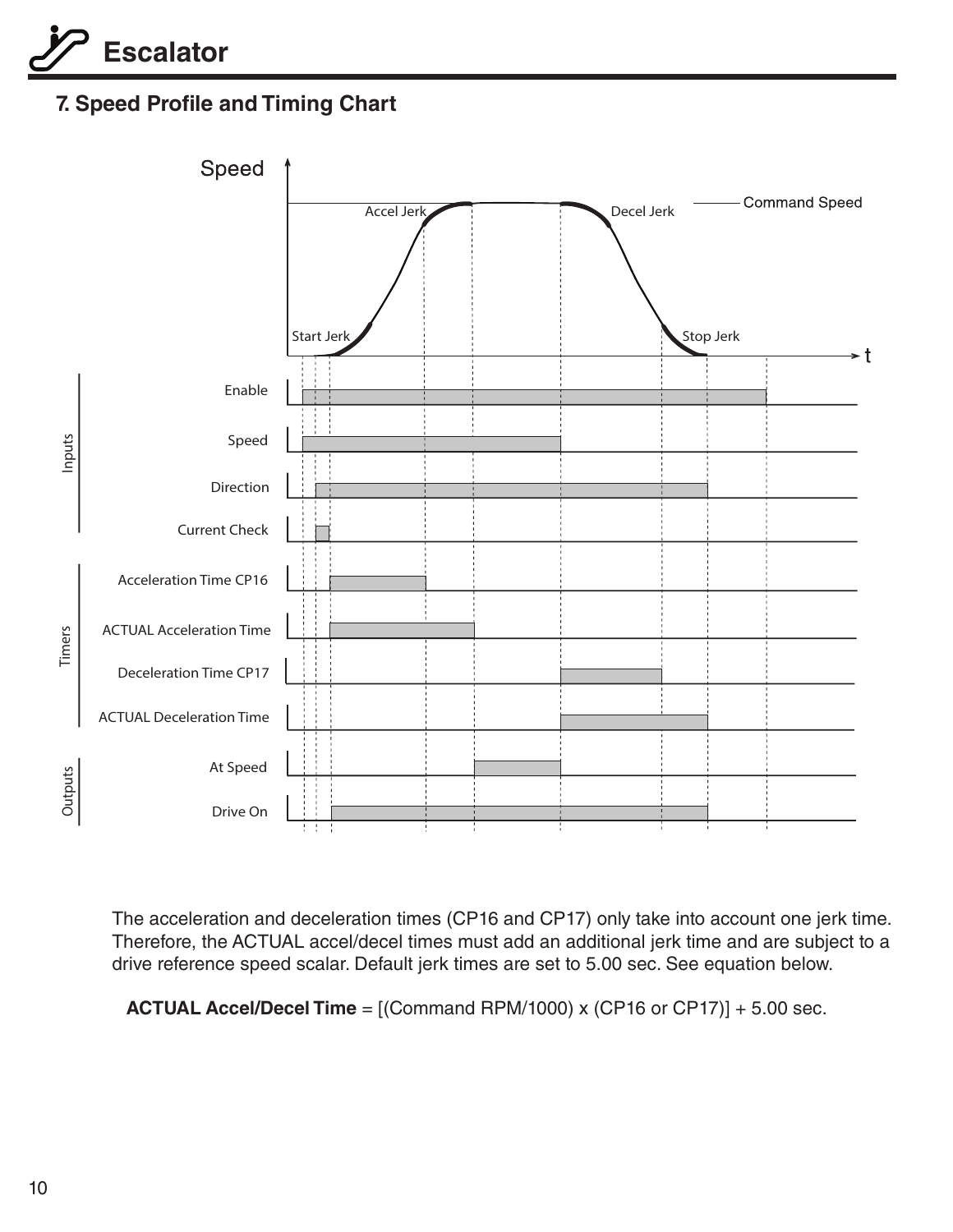

#### **8. Drive Faults**

Faults and error codes are listed alphabetically. Additional troubleshooting of Operational Problems are listed in Section 9. The last drive fault can be found in CP36. Fault history can be viewed in the Fault Log Screen, accessible through the Menu. After 50 errors the fault log will be written down to the memory of the keypad. These files can be retrieved with an SD card.

| <b>Error/Message</b>                     | Alt.<br>(NUM) | <b>Description</b>                                                                                     | <b>Cause/Solution/Troubleshoot</b>                                                                                                                                                                                                                                                                                                                    |
|------------------------------------------|---------------|--------------------------------------------------------------------------------------------------------|-------------------------------------------------------------------------------------------------------------------------------------------------------------------------------------------------------------------------------------------------------------------------------------------------------------------------------------------------------|
| <b>Error Encoder1</b>                    | EEnC1<br>(32) | Loss of<br>incremental<br>encoder channel<br>or differential pair<br>are the same for<br>TTL encoders. | For an incremental encoder interface, the recognition<br>of encoder channel breakage or defective track triggers<br>a fault if the voltage between two signal pairs $(A+/A-,$<br>$B+/B-$ , $N+/N-$ ) is smaller than 2V. That is, a signal pair<br>cannot be at the same level. Channel pair voltages can<br>be measured to confirm.                  |
|                                          |               | Closed loop only                                                                                       | If an incremental encoder does not have N+/N- (or<br>Z+/Z-) tracks, then the corresponding inputs on<br>the encoder interface card must be jumpered high/<br>low. That is, jumper $X3A.5(N+)$ to $X3B.7(+5V)$ and<br>X3A.6 (N-) to X3A.8 (0V Common). In any case, the<br>N+/N- are not needed and these inputs could always<br>be jumpered high/low. |
|                                          |               |                                                                                                        | If performing a Motor Learn in open-loop, the<br>incremental encoder interface card could be removed<br>if an encoder is not connected.                                                                                                                                                                                                               |
|                                          |               |                                                                                                        | Verify the encoder power ratings & connections<br>(e.g. Powering a 8-30VDC rated encoder with 5V)                                                                                                                                                                                                                                                     |
| <b>Error Low</b><br><b>Motor Current</b> | Ebr<br>(56)   | Low current<br>during initial<br>current check                                                         | Possible causes for low motor current error during<br>current check:<br>One or more motor leads not connected<br>Motor contactor not closing (in time)<br>Motor contactor contacts are damaged<br>Motor windings are damaged<br>Check:<br>Check/replace/bypass motor contactor<br>Measure motor resistance                                            |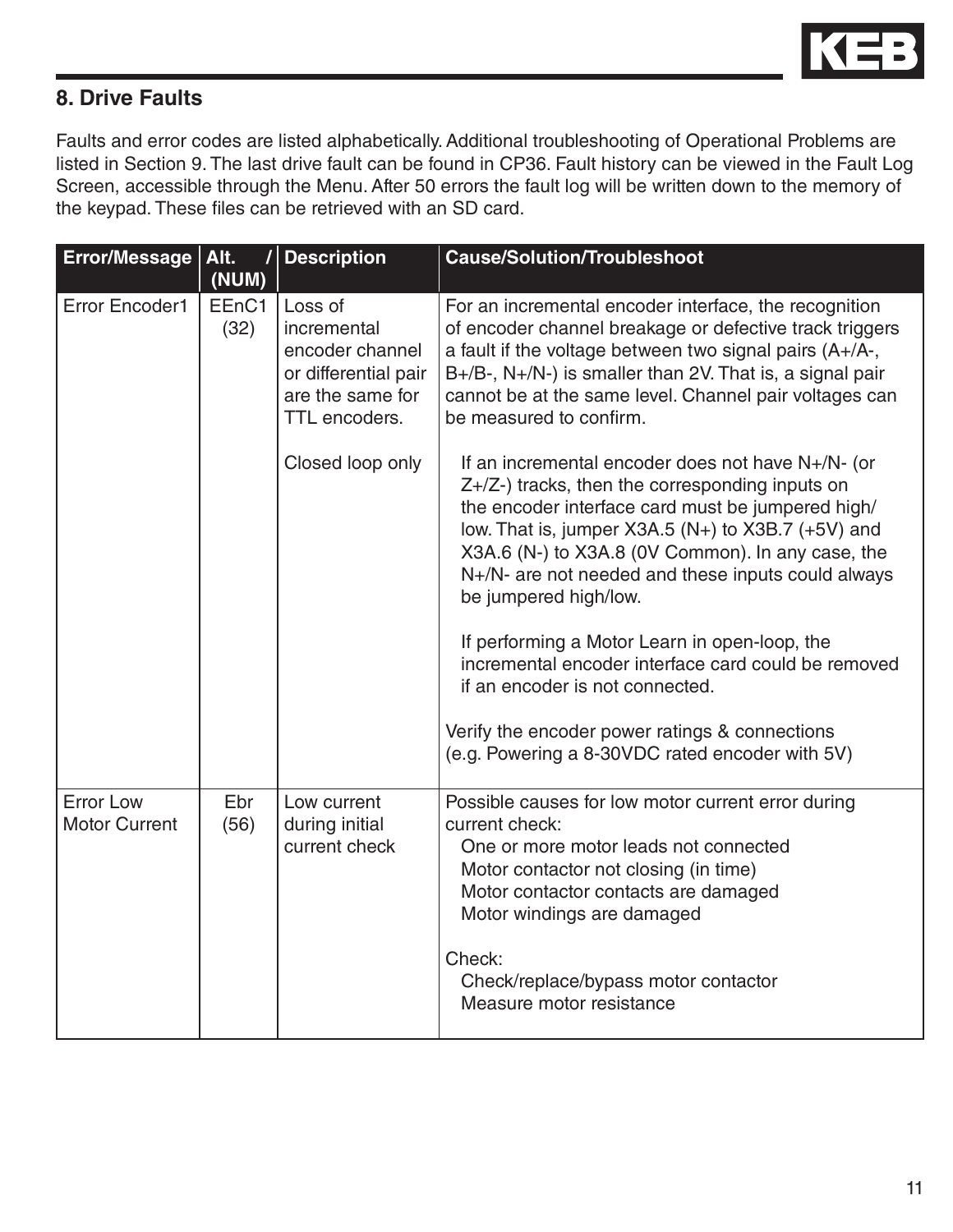| Error/Message   Alt.                         | I<br>(NUM)        | <b>Description</b>                                                                                      | <b>Cause/Solution/Troubleshoot</b>                                                                                                                                                                                                                                                                                                     |
|----------------------------------------------|-------------------|---------------------------------------------------------------------------------------------------------|----------------------------------------------------------------------------------------------------------------------------------------------------------------------------------------------------------------------------------------------------------------------------------------------------------------------------------------|
| <b>Error Over</b><br>Current                 | <b>EOC</b><br>(4) | Occurs when the<br>specified peak<br>output current is<br>exceeded or if<br>there is a ground<br>fault. | Current can be monitored in CP30. If the error occurs<br>instantly at the start of each run, the issue may be:<br>Damaged motor contactor<br>Loose connection on power wiring<br>Ground fault or motor failure<br>Shorted output transistor in drive<br>Incorrect grounding or noise                                                   |
|                                              |                   |                                                                                                         | Check:<br>Drive output, contactor and motor connections<br>Check/replace/bypass motor contactor<br>Disconnect motor leads from drive and run in open<br>loop (fault will occur instantly if shorted output<br>transistor).<br>Measure motor resistance                                                                                 |
| <b>Error Overheat</b><br><b>Power Module</b> | <b>EOH</b><br>(8) | The heat sink<br>temperature<br>rises above the<br>permissible limit.                                   | The heatsink temperature can be viewed in the inverter<br>parameter group, ru.38. The overheat limit is 90 degrees<br>Celsius for most drives. Under normal operation, the<br>heatsink temperature should usually be below 65<br>degrees Celsius.                                                                                      |
|                                              |                   |                                                                                                         | Causes of inverter heatsink overheat include:<br>Insufficient cooling or ambient temperature too high                                                                                                                                                                                                                                  |
|                                              |                   |                                                                                                         | Verify operation of fans.                                                                                                                                                                                                                                                                                                              |
|                                              |                   |                                                                                                         | The fans are thermostatically controlled to come<br>on at about 45 degrees Celsius.                                                                                                                                                                                                                                                    |
|                                              |                   |                                                                                                         | Make sure fans are not clogged.                                                                                                                                                                                                                                                                                                        |
|                                              |                   |                                                                                                         | Increase airflow around inverter or add cabinet fans.                                                                                                                                                                                                                                                                                  |
|                                              |                   |                                                                                                         | Faulty temperature sensor.                                                                                                                                                                                                                                                                                                             |
|                                              |                   |                                                                                                         | Power down the inverter or let it stand idle to<br>allow for the heatsink temperature to cool. If the<br>heatsink temperature read by the drive for the<br>diagnostics seems unreasonably high or the heatsink<br>is cool to the touch, then the heatsink temperature<br>sensor may be faulty and would need to be<br>repaired by KEB. |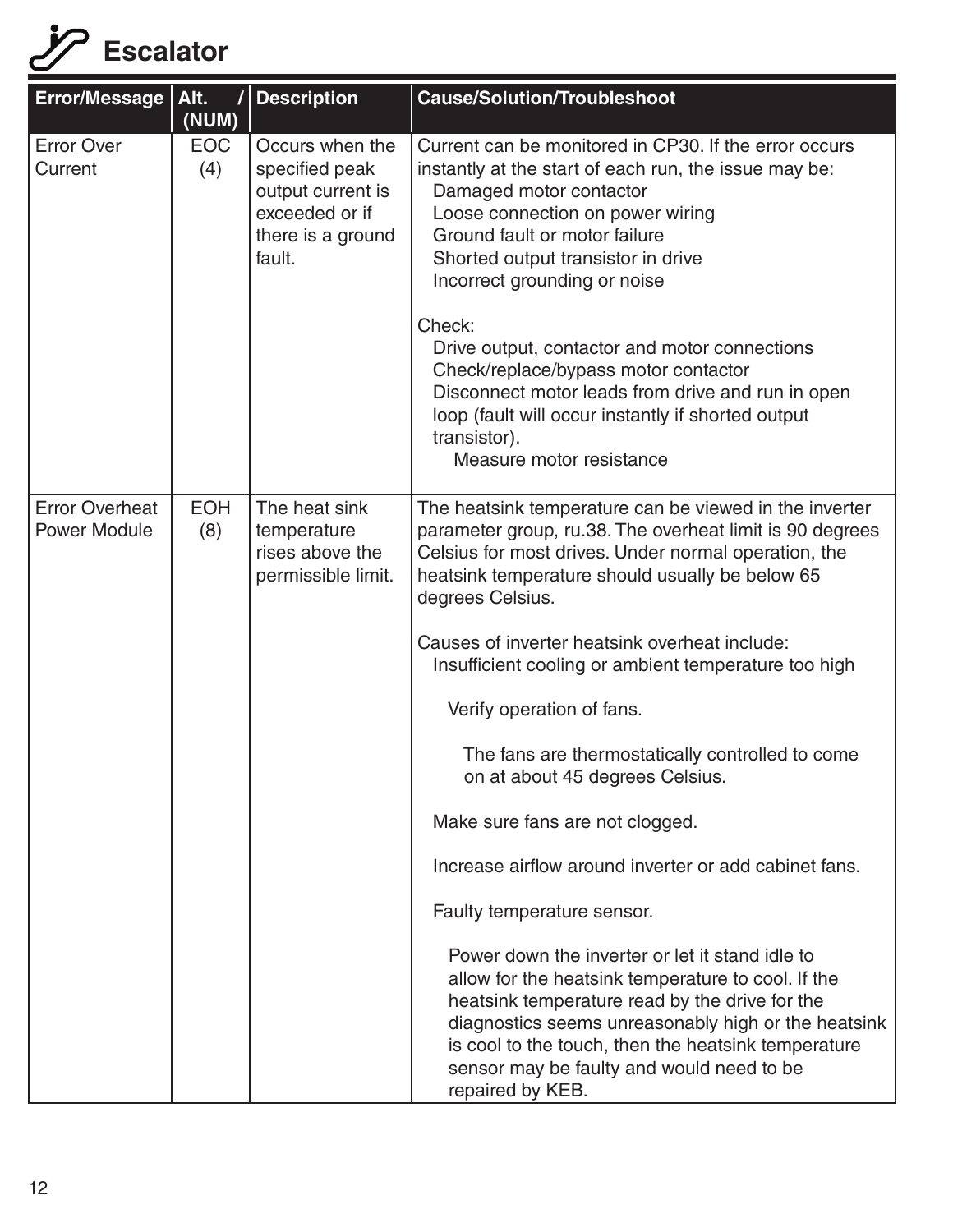

| Error/Message                    | Alt.<br>(NUM)            | <b>Description</b>                                                                   | <b>Cause/Solution/Troubleshoot</b>                                                                                                                                                                                                                                                                                                                                                                                                 |
|----------------------------------|--------------------------|--------------------------------------------------------------------------------------|------------------------------------------------------------------------------------------------------------------------------------------------------------------------------------------------------------------------------------------------------------------------------------------------------------------------------------------------------------------------------------------------------------------------------------|
| <b>Error Motor</b><br>Protection | EOH <sub>2</sub><br>(30) | Electronic<br><b>Motor Overload</b><br>protection was<br>activated                   | Current can be monitored in CP30. Possible causes:<br>Incorrect motor data<br>Incorrect encoder data (closed loop only)<br>Torque boost too high or too low<br>High mechanical load/issues (friction)<br>Check:<br><b>CP12 Electronic Motor Overload Protection Current</b><br>(should match motor nameplate)<br><b>Motor Data</b><br>CP20 Encoder pulse number<br>CP21 Swap Encoder Channels<br>Mechanical load/issues (friction) |
| <b>Error Overload</b>            | <b>EOL</b><br>(16)       | Time dependant<br>overload, Error<br>cannot be reset<br>until display<br>shows E.nOL | Current can be monitored in CP30. Possible causes:<br>Excessive current<br>Incorrect motor data<br>Incorrect encoder data (closed loop only)<br>High mechanical load/issues (friction<br>Torque boost too high or too low (low speed)<br>Check:<br>Motor data<br>CP20 Encoder pulse number<br><b>CP21 Swap Encoder Channels</b><br>Mechanical load/issues (friction)                                                               |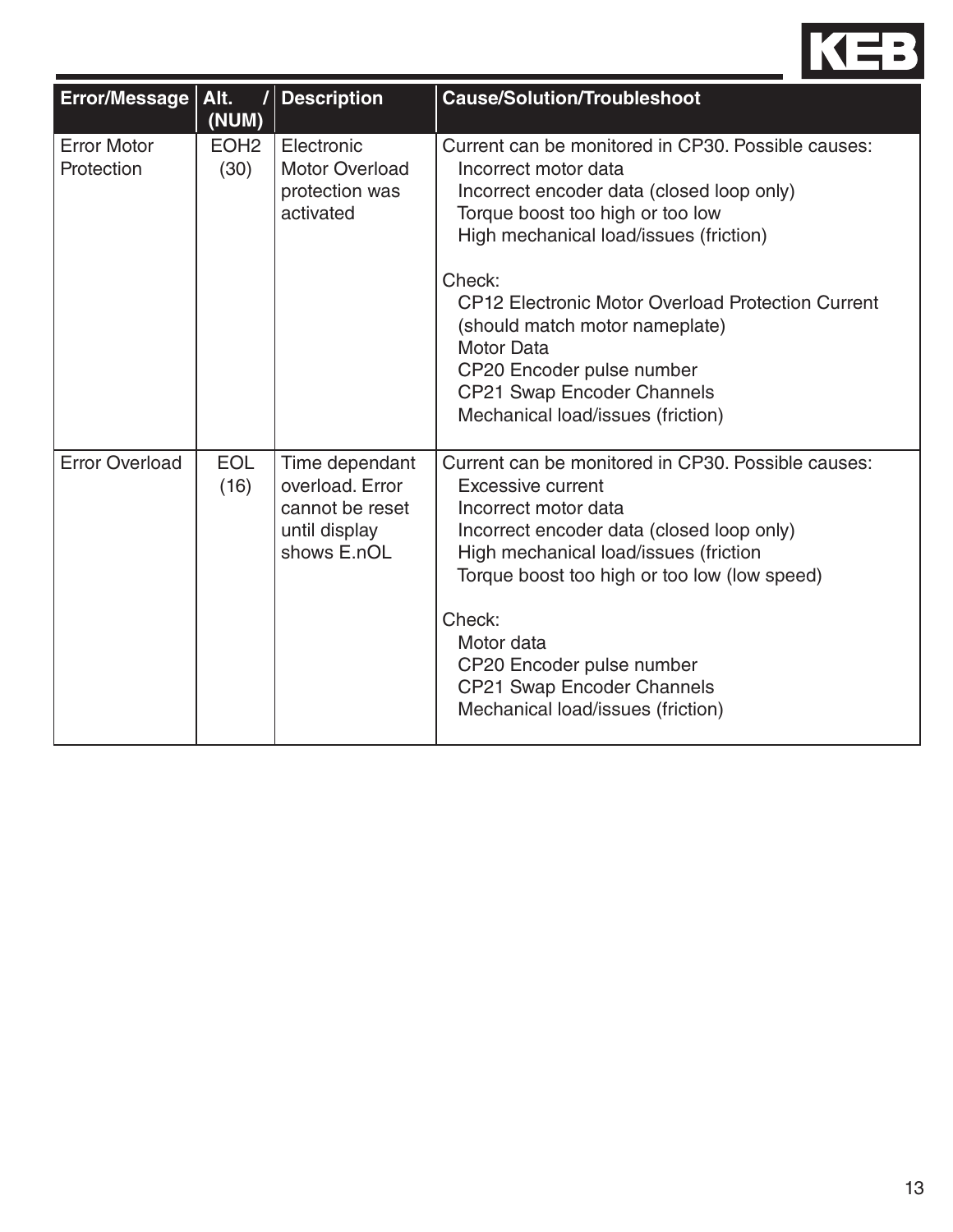| <b>Error/Message</b>         | Alt.<br>(NUM)     | <b>Description</b>                                                                                                                                                                                                                                                                                                                                      | <b>Cause/Solution/Troubleshoot</b>                                                                                                                                                                                                                                                                                                                                                                                                                                                                                                                                                                                                                                                                                                                                                                                                                                                                                                                                                                                                                                                                                                                                                                                    |
|------------------------------|-------------------|---------------------------------------------------------------------------------------------------------------------------------------------------------------------------------------------------------------------------------------------------------------------------------------------------------------------------------------------------------|-----------------------------------------------------------------------------------------------------------------------------------------------------------------------------------------------------------------------------------------------------------------------------------------------------------------------------------------------------------------------------------------------------------------------------------------------------------------------------------------------------------------------------------------------------------------------------------------------------------------------------------------------------------------------------------------------------------------------------------------------------------------------------------------------------------------------------------------------------------------------------------------------------------------------------------------------------------------------------------------------------------------------------------------------------------------------------------------------------------------------------------------------------------------------------------------------------------------------|
| <b>Error Over</b><br>Voltage | <b>EOP</b><br>(1) | The DC bus<br>voltage rises<br>above the<br>permissible<br>value either<br>during motor<br>regenerative<br>operation or as a<br>result of line side<br>voltage spikes.<br>For 460V drives,<br>the over voltage<br>level is 840VDC<br>and for 230V<br>drives, the over<br>voltage level is<br>400VDC.<br>The over voltage<br>level cannot be<br>adjusted | The DC bus voltage can be monitored in CP32.<br>When using a braking resistor to dissipate regenerated<br>energy from overhauling or deceleration, the braking<br>resistor should come on at the following levels:<br>$460V = 760VDC$<br>$230V = 380VDC$<br>If a braking resistor is used:<br>Ensure proper connection of the braking resistor to the<br>to the braking transistor terminals $PB, ++$ .<br>Disconnect braking resistor and measure resistance to<br>verify if correct.<br>If a line regen unit is used:<br>By default, the line regen unit will turn on at 103% of<br>the idle DC bus voltage.<br>Ensure proper connection between the drive and<br>regen unit at the $++$ and $-$ terminals at both units.<br>Ensure the regen unit is regenerating properly and<br>is in the regen status when it should be and there<br>no faults on the regen unit preventing operation.<br>If the over voltage is due to transient voltage spikes from<br>the line:<br>Install a 3-5% line reactor<br>If the over voltage is due to high line voltage:<br>Step-down down the line voltage with a transformer.<br>If there is an issue with the DC bus voltage measurement<br>circuit:<br>continued on next page. |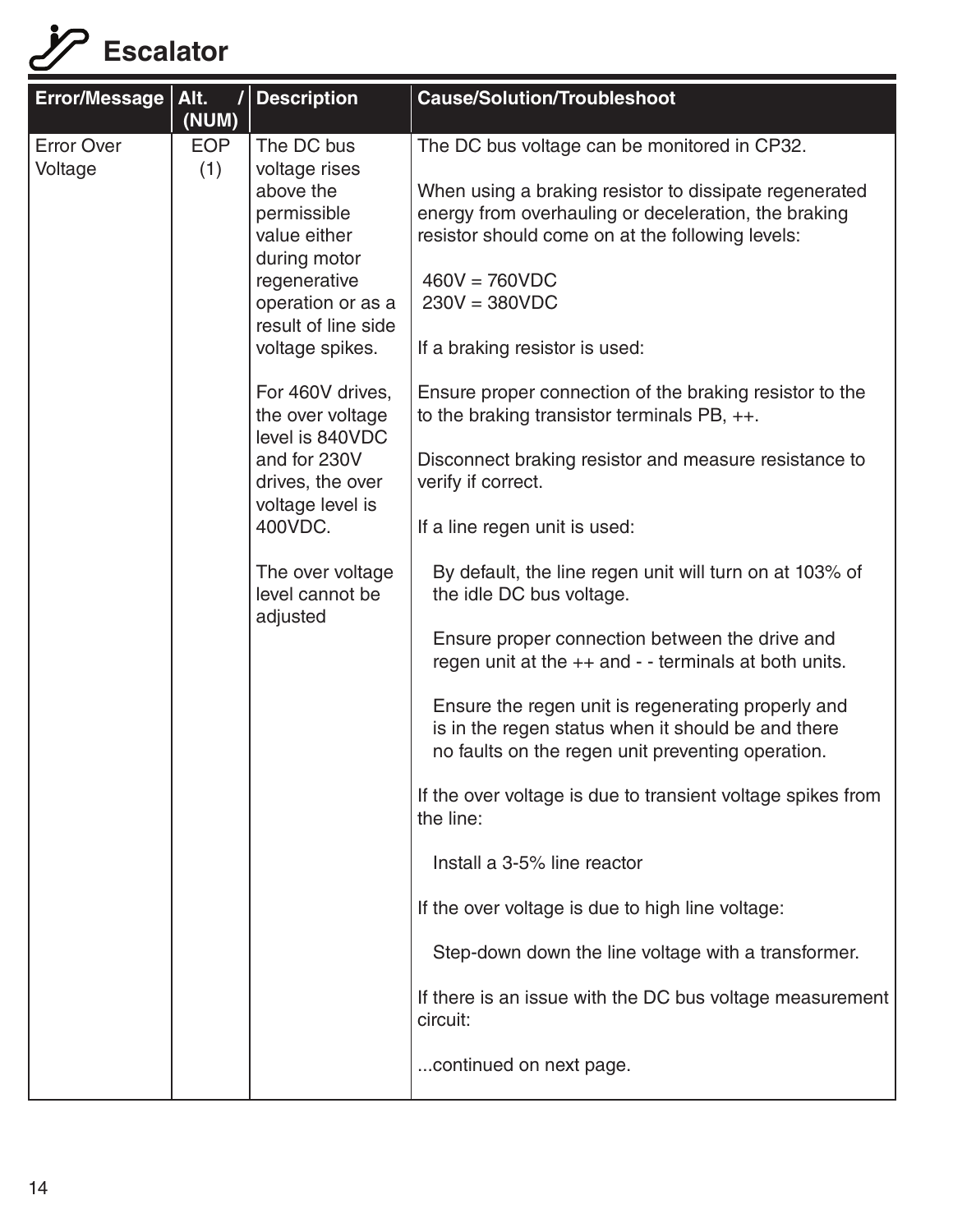

| <b>Error/Message</b>                        | Alt.<br>(NUM)     | / Description                                                                                                                                                                                                                                          | <b>Cause/Solution/Troubleshoot</b>                                                                                                                                                                                                                                                                                                                                                                                                                                                                                                                                                                                                                                                                            |
|---------------------------------------------|-------------------|--------------------------------------------------------------------------------------------------------------------------------------------------------------------------------------------------------------------------------------------------------|---------------------------------------------------------------------------------------------------------------------------------------------------------------------------------------------------------------------------------------------------------------------------------------------------------------------------------------------------------------------------------------------------------------------------------------------------------------------------------------------------------------------------------------------------------------------------------------------------------------------------------------------------------------------------------------------------------------|
| <b>Error Over</b><br>Voltage<br>(continued) | <b>EOP</b><br>(1) |                                                                                                                                                                                                                                                        | Measure DC bus directly and verify against DC bus<br>voltage read from the CP32. The DC bus should be<br>approximately 1.41xAC Input phase to phase<br>If there is an issue due to high frequency noise:<br>Verify proper mains grounding.                                                                                                                                                                                                                                                                                                                                                                                                                                                                    |
| <b>Error Under</b><br>Voltage               | <b>EUP</b><br>(2) | The DC bus<br>voltage drops<br>below the<br>permissible value.<br>For 460V drives,<br>the under voltage<br>level is 240VDC<br>and for 230V<br>drives, the under<br>voltage level is<br>216VDC.<br>The under<br>voltage<br>level cannot be<br>adjusted. | Causes for under voltage include:<br>Input voltage too low or unstable.<br>Verify input voltage and wiring. The DC bus should<br>measure approximately 1.41 x AC Input phase to<br>phase and should match the DC bus measurement<br>by the drive in CP32<br>One phase of the line input is missing.<br>Line input phases are imbalanced. The phase-to-phase<br>voltage measurement should not exceed 2%.<br>Isolation transformer undersized or wired incorrectly.<br>If there is an issue with the DC bus voltage measurement<br>circuit:<br>Measure DC bus directly and verify against DC bus<br>voltage read from the Diagnostics screen. The DC<br>bus should be approximately 1.41xAC phase to<br>phase. |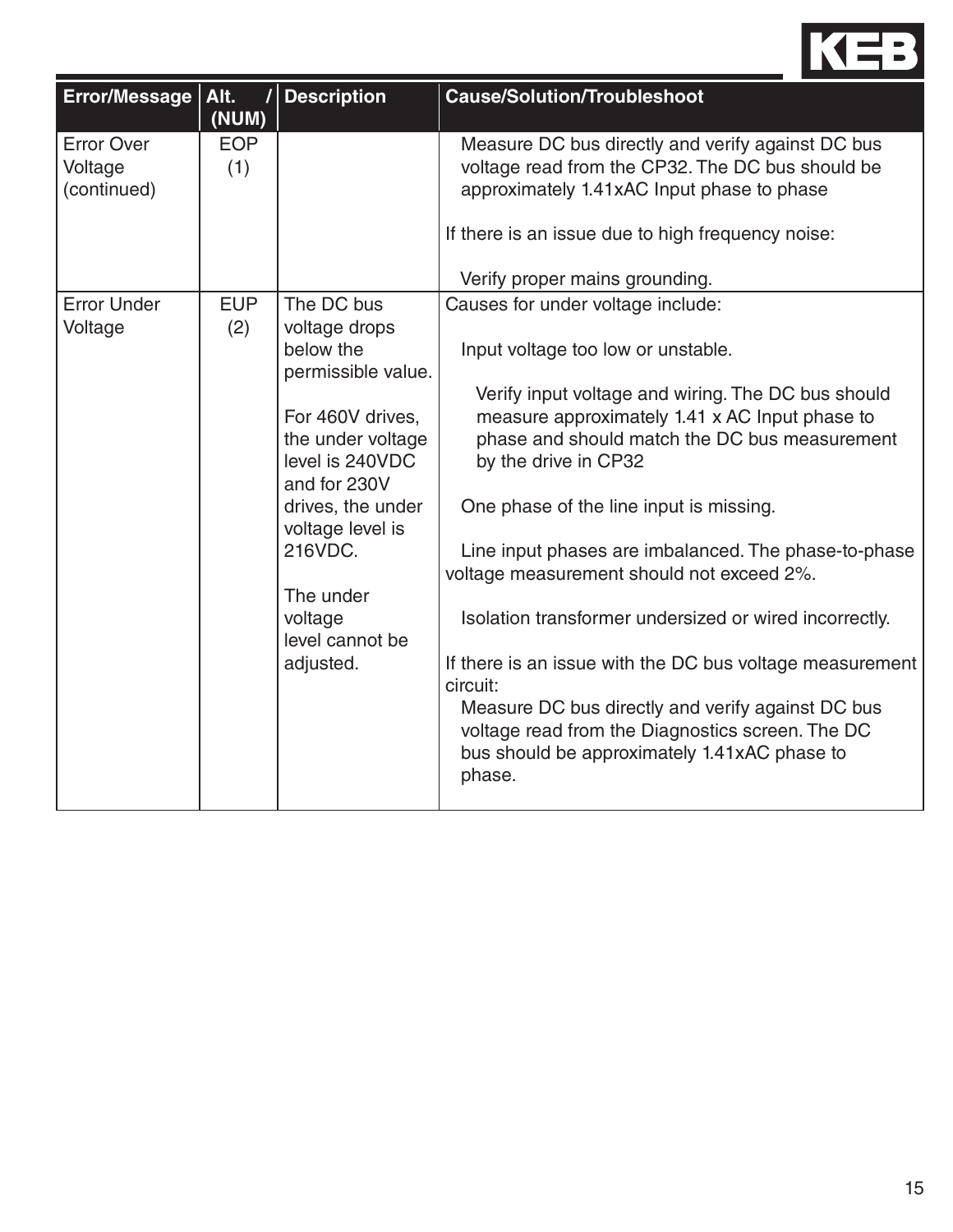#### **9. Operational Problems**

Troubleshooting Operational Problems and potential solutions.

| Problem                         | <b>Cause/Solution/Troubleshoot</b>                                                                                                                                                         |  |  |
|---------------------------------|--------------------------------------------------------------------------------------------------------------------------------------------------------------------------------------------|--|--|
| <b>Motor Does Not Move</b>      | <b>Check the Motor Current. Refer to Motor Draws High Current for</b><br>additional troubleshooting.                                                                                       |  |  |
|                                 | Make sure the brake is picking and/or not dragging.                                                                                                                                        |  |  |
|                                 | Make sure speeds are set correctly in CP13, CP14, and CP15.                                                                                                                                |  |  |
|                                 | Check the Inverter Status, CP01, to determine whether there is<br>indication a run command is being given (i.e. Up/Down Constant Speed/<br>Acceleration/Deceleration, etc.).               |  |  |
|                                 | Check Input Status, CP25 to determine whether the correct inputs are<br>being signaled for a run command.                                                                                  |  |  |
|                                 | Check the Command Speed, CP27, to determine what the dictated<br>speed command is.                                                                                                         |  |  |
|                                 | Check to make sure the speed control gains (KP, KI Offset) are not set<br>too low.                                                                                                         |  |  |
|                                 | For open loop induction motors, the Low Speed Torque Boost may need<br>to be increased to lift the load or decreased if the Inverter Peak Current<br>limit is reached.                     |  |  |
| <b>Motor Draws High Current</b> | Verify correct motor data.                                                                                                                                                                 |  |  |
|                                 | Perform a Motor Learn if this has not already been completed.                                                                                                                              |  |  |
|                                 | For induction motors, set CP02, Control Mode to Open Loop V/Hz to<br>determine if the issue is due to encoder, encoder settings or speed<br>control settings. (Closed loop operation only) |  |  |
|                                 | For open loop induction motors, the Low Speed Torque Boost may need<br>to be decreased or increased.                                                                                       |  |  |
|                                 | Verify the brake picks and does not drag and that there are no<br>other mechanical issues preventing the motor from rotating freely.                                                       |  |  |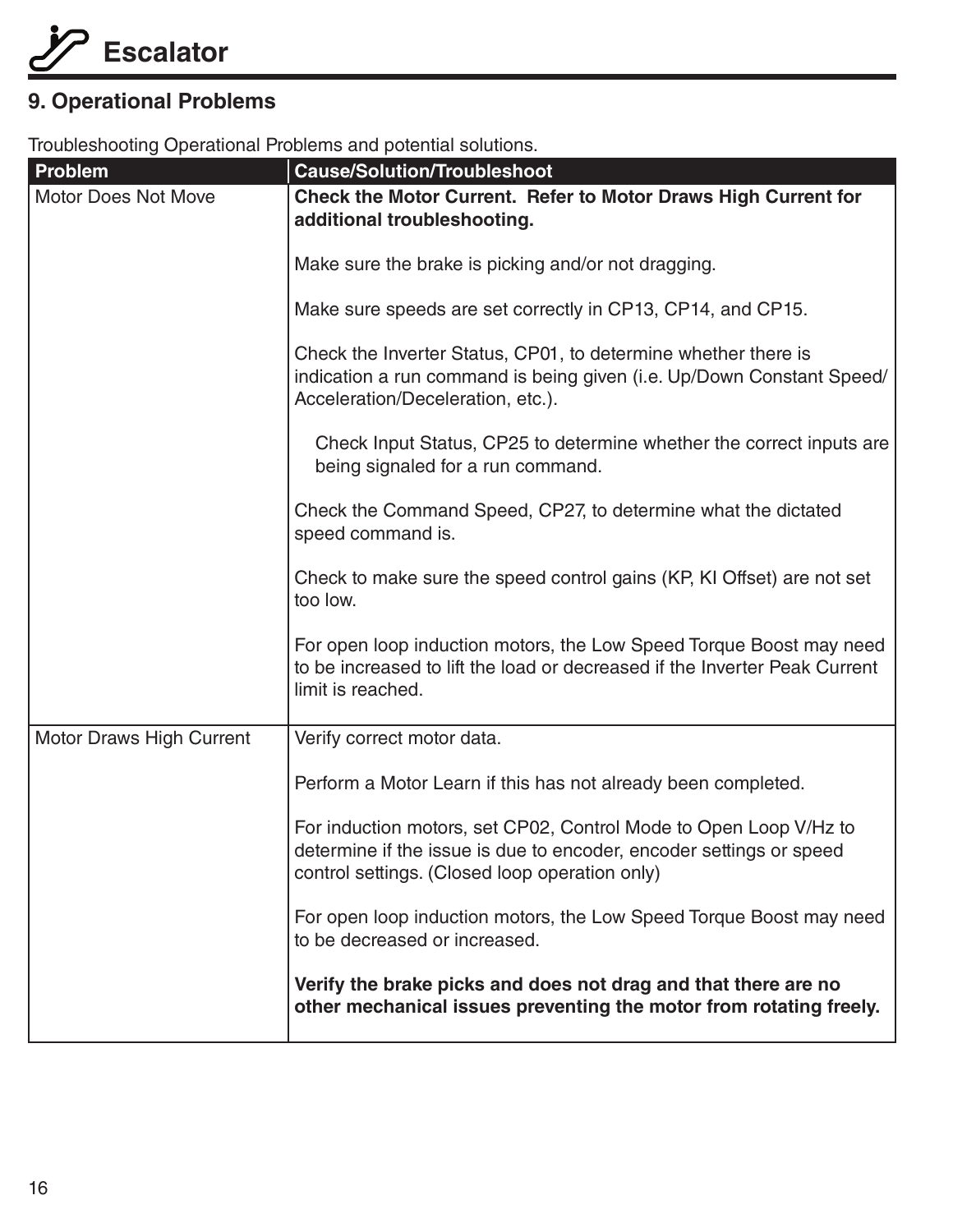

| <b>Problem</b>                                                               | <b>Cause/Solution/Troubleshoot</b>                                                                                                                            |  |  |  |
|------------------------------------------------------------------------------|---------------------------------------------------------------------------------------------------------------------------------------------------------------|--|--|--|
| Motor does not go the correct<br>speed or cannot reach high<br>speed.        | <b>Check whether the Command Speed and Encoder Speed match</b><br>(CP27 command speed and CP28 Encoder 1 speed).                                              |  |  |  |
|                                                                              | Check Input Status, CP25, to determine whether the correct inputs are<br>being signaled for a run command.                                                    |  |  |  |
|                                                                              | Check whether the (Voltage) Modulation Grade is reaching 100%. Refer<br>to Voltage Modulation Grade limited reached for further troubleshooting.              |  |  |  |
|                                                                              | Check if the Inverter Peak Current limit is being reached.                                                                                                    |  |  |  |
|                                                                              | Check if the speed control gains (KP Proportional, KI Integral Offset) are<br>set too low.                                                                    |  |  |  |
| Cannot lift full load                                                        | Check the motor current and whether the Inverter Peak Current<br>limit is being reached. Refer to Motor Draws High Current for<br>additional troubleshooting. |  |  |  |
|                                                                              | Check if the speed control gains (KP Proportional, KI Integral Offset) are<br>set too low.                                                                    |  |  |  |
|                                                                              | For open loop induction motors, the Low Speed Torque Boost may need<br>to be increased or decreased if reaching the Inverter Peak Current.                    |  |  |  |
| Unable to run induction motor<br>in open loop.                               | Low Speed Torque Boost, CP19 may need to be decreased or<br>increased.                                                                                        |  |  |  |
|                                                                              | Verify there are no mechanical issues preventing the motor from<br>rotating freely.                                                                           |  |  |  |
| Motor only moves one<br>direction; direction of<br>weighting (e.g. full load | Check the motor current. Refer to Motor Draws High Current for<br>additional troubleshooting.                                                                 |  |  |  |
| escalator in down direction)                                                 | Check the Command Speed for dictated speed direction and whether it<br>changes between directions.                                                            |  |  |  |
| Output current is limited<br>(clamped)                                       | Verify the current is not being limited by the Inverter Peak Current Limit.                                                                                   |  |  |  |
|                                                                              | Check if motor current is excessive. Refer to Motor Draws High<br><b>Current for additional troubleshooting.</b>                                              |  |  |  |
| Output current is limited<br>(clamped)                                       | Verify the current is not being limited by the Inverter Peak Current Limit.                                                                                   |  |  |  |
|                                                                              | Check if motor current is excessive. Refer to Motor Draws High<br><b>Current for additional troubleshooting.</b>                                              |  |  |  |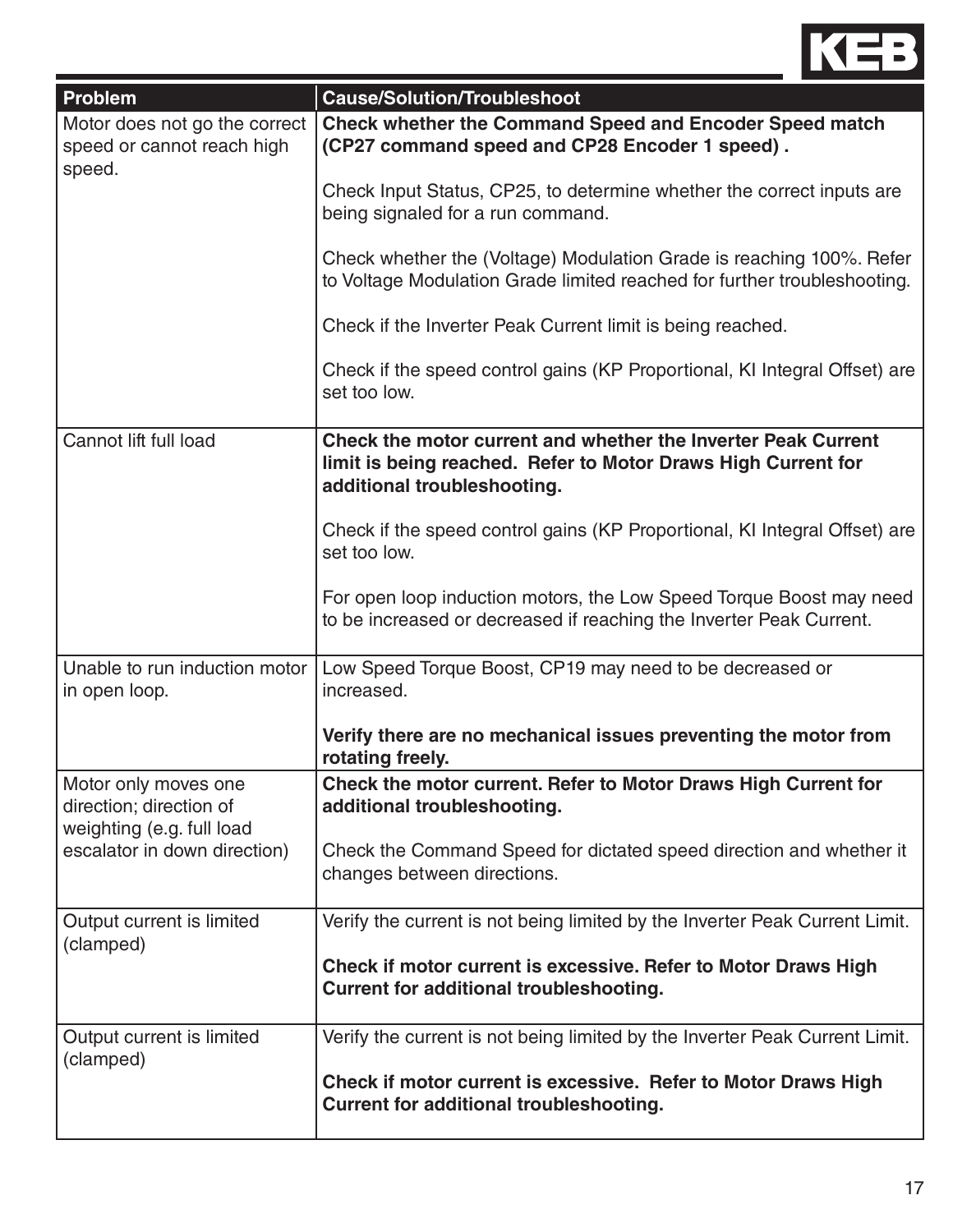

**10. Notes:**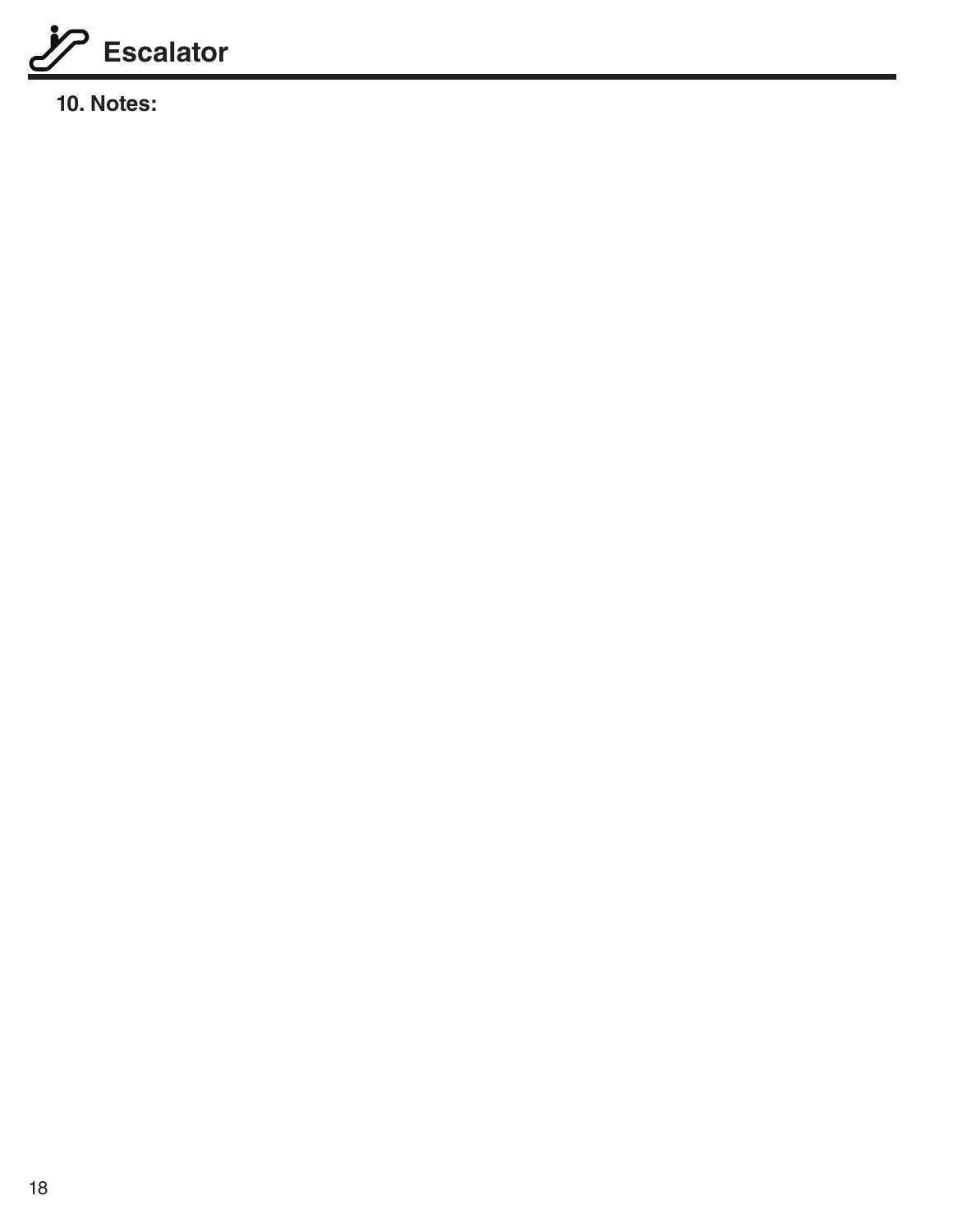

#### **11. CP Parameter List**

| Cp.xx | <b>Name</b>                                                   | <b>Units</b>             | Default Value            | Description                                                                                         |
|-------|---------------------------------------------------------------|--------------------------|--------------------------|-----------------------------------------------------------------------------------------------------|
| 00    | Password                                                      |                          |                          |                                                                                                     |
| 01    | <b>Inverter Status</b>                                        | $\overline{\phantom{a}}$ | <b>Read Only</b>         |                                                                                                     |
| 02    | <b>Control Setting</b>                                        |                          |                          | $0 = ASCII$ , 1 = Open Loop V/Hz, 2 = Closed Loop                                                   |
| 03    | <b>DASM Rated Power</b>                                       | kW                       | 18.5 kW                  | Motor Nameplate                                                                                     |
| 04    | <b>DASM Rated Speed</b>                                       | rpm                      | 1170 rpm                 | Motor Nameplate                                                                                     |
| 05    | <b>DASM Rated Current</b>                                     | A                        | 35.0 A                   | Motor Nameplate                                                                                     |
| 06    | <b>DASM Rated Frequency</b>                                   |                          | 60.0 Hz                  | Motor Nameplate                                                                                     |
| 07    | <b>DASM Rated Voltage</b>                                     |                          | 460 V                    | Motor Nameplate                                                                                     |
| 08    | DASM Rated Cos(phi)<br>[Power Factor]                         |                          | 0.90                     | Motor Nameplate                                                                                     |
| 09    | Load Motor Data                                               | $\overline{\phantom{a}}$ | $\overline{\phantom{a}}$ | $2 =$ Load Motor Data                                                                               |
| 10    | Motor Learn                                                   |                          | ä,                       | $0 = \text{Off}, 7 = \text{Motor Learn}$                                                            |
| 11    | <b>Electronic Motor Overload</b><br>Protection                |                          | $\blacksquare$           | $0 = On$ (single motors; EOH2 active),<br>$6 = \text{Off}$ (parallel motors)                        |
| 12    | <b>Electronic Motor Overload</b><br><b>Protection Current</b> | A                        | 35 A                     | Motor Nameplate                                                                                     |
| 13    | <b>High Speed</b>                                             | rpm                      | 1170 rpm                 | X2A.10                                                                                              |
| 14    | Low Speed                                                     | rpm                      | 292 rpm                  | X2A.11                                                                                              |
| 15    | <b>Inspection Speed</b>                                       | rpm                      | $0.0$ rpm                | X2A.10 + X2A.11                                                                                     |
| 16    | <b>Acceleration Time</b>                                      | secs                     | 10.0 <sub>sec</sub>      | Time required to accelerate to command speed                                                        |
| 17    | <b>Deceleration Time</b>                                      | secs                     | 10.0 <sub>sec</sub>      | Time required to decelerate to command speed                                                        |
| 18    | Open Loop V/Hz Frequency                                      | Hz                       | 60 Hz                    | Motor Nameplate                                                                                     |
| 19    | Low Speed Torque Boost<br>(Open Loop, V/Hz Only)              | $\%$                     | 10.0%                    |                                                                                                     |
| 20    | <b>Encoder Pulses Per</b><br>Revolution (PPR)                 | inc/rev                  | 1024 inc/rev             | Encoder Pulse Number                                                                                |
| 21    | <b>Encoder Rotation Channel</b>                               |                          | $0 = Not Inverted$       | $0 = Not Inverted,$<br>$1 = AB$ Swapped<br>$16$ = Inverted Rotation, $17$ = AB Swap & Inverted Rot. |
| 22    | <b>KP</b> Speed                                               | $\blacksquare$           | 1500                     |                                                                                                     |
| 23    | KI Speed                                                      |                          | 200                      |                                                                                                     |
| 24    | KI Offset                                                     | ÷.                       | 50                       |                                                                                                     |
| 25    | <b>Input Status</b>                                           | coded                    | <b>Read Only</b>         | See Section 3 for values                                                                            |
| 26    | <b>Output Status</b>                                          | coded                    | <b>Read Only</b>         | See Section 3 for values                                                                            |
| 27    | <b>Command Speed</b>                                          | rpm                      | <b>Read Only</b>         |                                                                                                     |
| 28    | <b>Actual Motor Speed</b>                                     | rpm                      | Read Only                |                                                                                                     |
| 29    | <b>Output Frequency</b>                                       | Hz                       | Read Only                |                                                                                                     |
| 30    | <b>Output Current</b>                                         | A                        | <b>Read Only</b>         |                                                                                                     |
| 31    | Peak Output Current                                           | A                        | Read Only                |                                                                                                     |
| 32    | DC Bus Voltage                                                | $\mathsf{V}$             | <b>Read Only</b>         | $\overline{\phantom{0}}$                                                                            |
| 33    | <b>Output Voltage</b>                                         | $\vee$                   | Read Only                | $\overline{\phantom{0}}$                                                                            |
| 34    | <b>Modulation Grade</b>                                       | $\%$                     | <b>Read Only</b>         |                                                                                                     |
| 35    | <b>Download Datecode</b>                                      | $\overline{\phantom{a}}$ | Read Only                | $\overline{\phantom{a}}$                                                                            |
| 36    | Last Error                                                    | ٠                        | <b>Read Only</b>         |                                                                                                     |